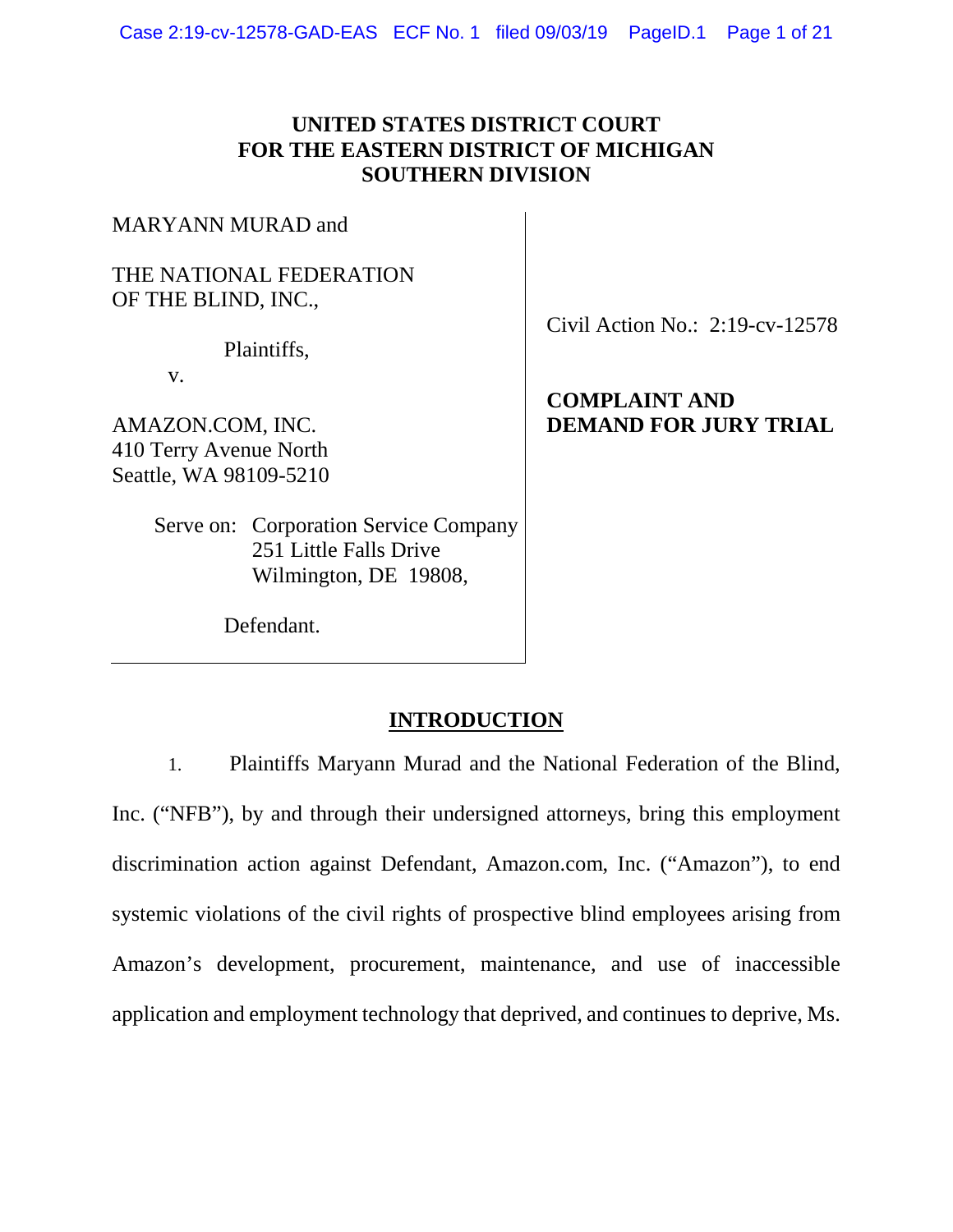disabilities, equal employment opportunities available to sighted individuals.<br>2. Amazon hires individuals in Virtual Customer Service ("VCS") Murad and members of the NFB, who are otherwise qualified individuals with

 as Customer Service Central ("CSC") to perform their jobs, and by using a version including NFB members, from applying for and performing VCS jobs on the basis of their disabilities. By failing to make its CSC technology accessible, Amazon Associate positions to assist its customers with a variety of issues. However, by requiring VCS Associates to use an inaccessible encrypted virtual platform known of that same inaccessible platform to assess candidates' qualifications for VCS Associate jobs, Amazon has prevented Ms. Murad and other blind individuals, discriminates on the basis of disability against Ms. Murad and other blind individuals, including NFB members.

3. For convenience throughout this complaint, the term "blind" is used in the broadest sense to include all persons who, under federal civil rights laws, have a vision-related disability that requires alternative methods to access digital or electronic information.

4. This case arises under Title I of the Americans with Disabilities Act ("ADA"), 42 U.S.C. §§ 12111, *et seq.*, and the Michigan Persons with Disabilities Civil Rights Act ("PWDCRA"), Mich. Comp. Laws § 37.1101, *et seq*.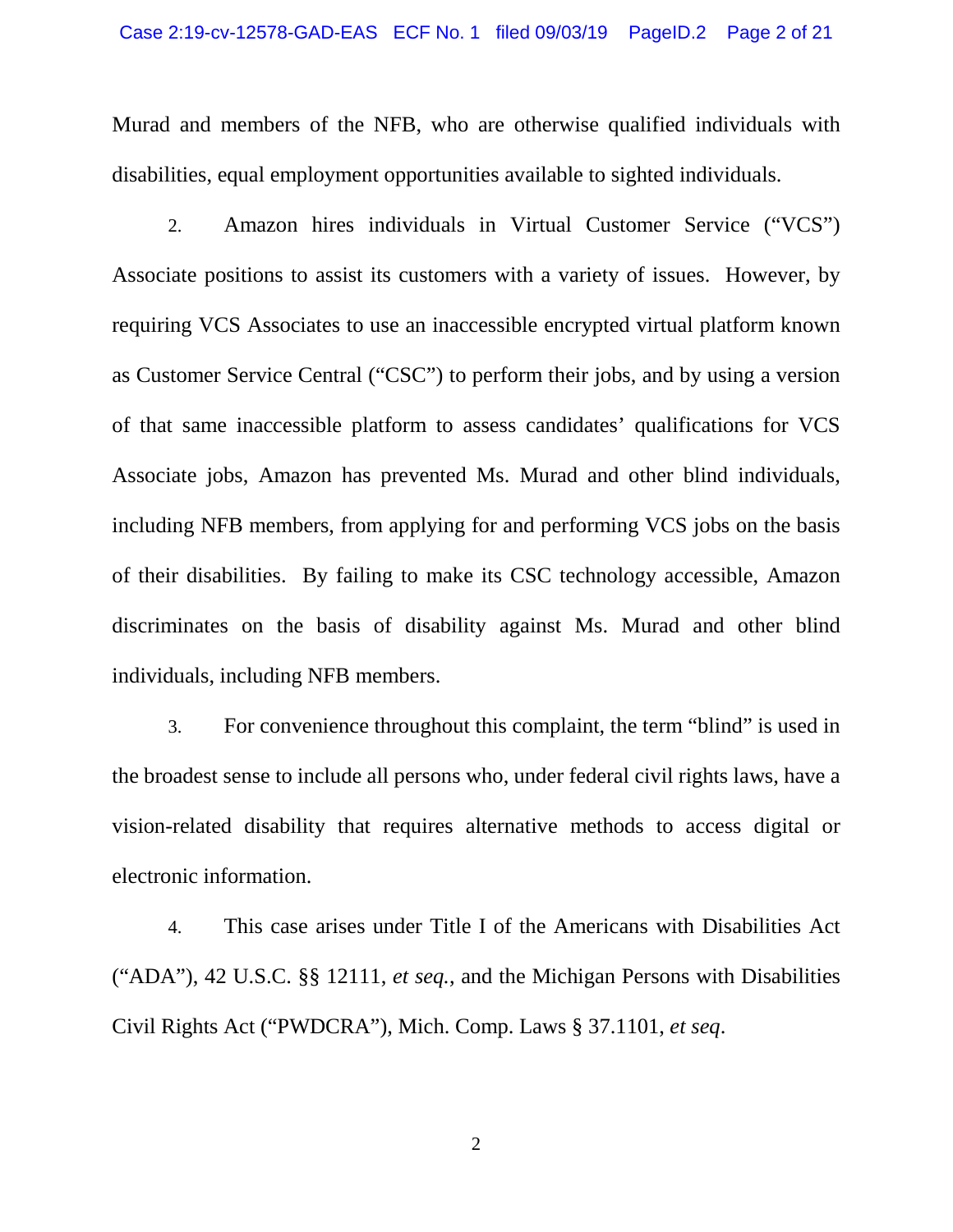#### **JURISDICTION AND VENUE**

5. This Court has subject matter jurisdiction over this action pursuant to 28 U.S.C. §§ 1331 and 1343.

6. This Court has supplemental jurisdiction over Plaintiffs' state law claims pursuant to 28 U.S.C. § 1367.

 7. Venue in this Court is proper pursuant to 28 U.S.C. § 1391(b) because a substantial part of the events, acts, or omissions giving rise to Plaintiffs' claims have occurred in the District and the Defendant maintains several offices and operates in the District, including various warehouses and fulfillment centers.

#### **PARTIES**

 individual with a disability subject to the protections afforded under Title I of the ADA, 42 U.S.C. § 12111, et seq., and Mich. Comp. Laws. Ann. § 37.1101, et seq. ADA, 42 U.S.C. § 12111, *et seq*., and Mich. Comp. Laws. Ann. § 37.1101, *et seq*. Ms. Murad meets the essential eligibility requirements to apply for the position of VCS Associate, with or without reasonable accommodations. 8. Ms. Murad resides in Howell, Michigan. She is blind and is a qualified

 national organization of blind persons, is a non-profit corporation duly organized 9. The National Federation of the Blind ("NFB"), the oldest and largest under the laws of the District of Columbia with its principal place of business in Baltimore, Maryland. It has affiliates in all 50 states, Washington, D.C., and Puerto Rico. The vast majority of its approximately 50,000 members are blind persons who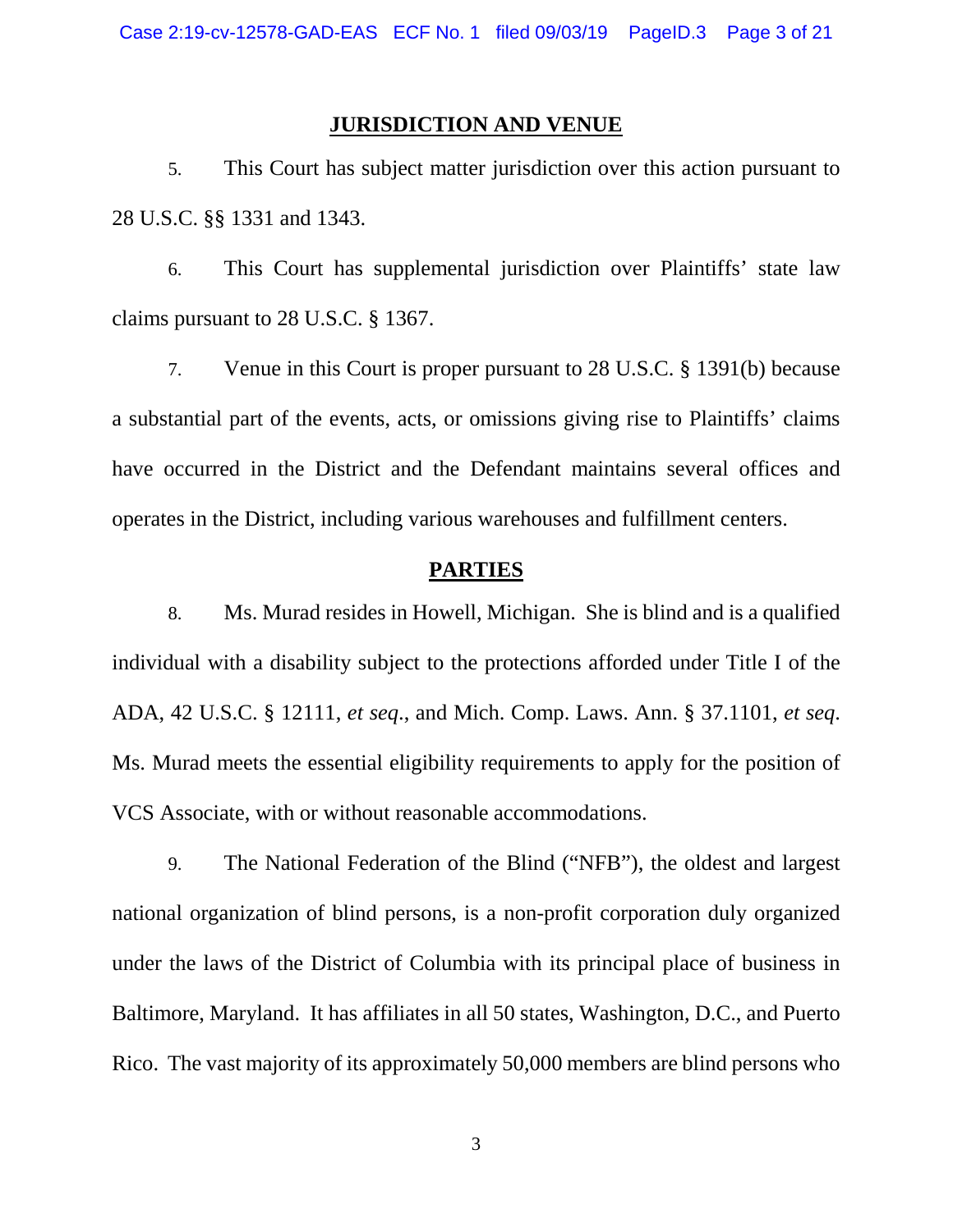families. The NFB promotes the general welfare of the blind by assisting the blind every sphere of life, including employment, education, health care, family and community life, transportation, and recreation. are recognized as a protected class under federal laws. The NFB is widely recognized by the public, Congress, executive agencies of government, and the courts as a collective and representative voice on behalf of blind Americans and their in their efforts to integrate themselves into society on terms of equality and by removing barriers that result in the denial of opportunity to blind persons in virtually

 into society on a basis of equality. This objective includes the removal of legal, economic, and social discrimination. As part of its mission, and to achieve these goals, the NFB has worked actively to ensure that the blind have an equal of accessible communications to blind applicants and employees in the private job market. Amazon's VCS Associates. The NFB brings this suit in furtherance of its extensive independence of the blind and equal access to meaningful employment for the blind. 4 10. The ultimate purpose of the NFB is the complete integration of the blind opportunity to access meaningful employment opportunities and to ensure provision The NFB has diverted significant resources to combat the use of inaccessible, discriminatory technology in a variety of employment situations, including in customer service call centers that provide job opportunities similar to efforts and expenditure of resources in promoting two of its principal missions: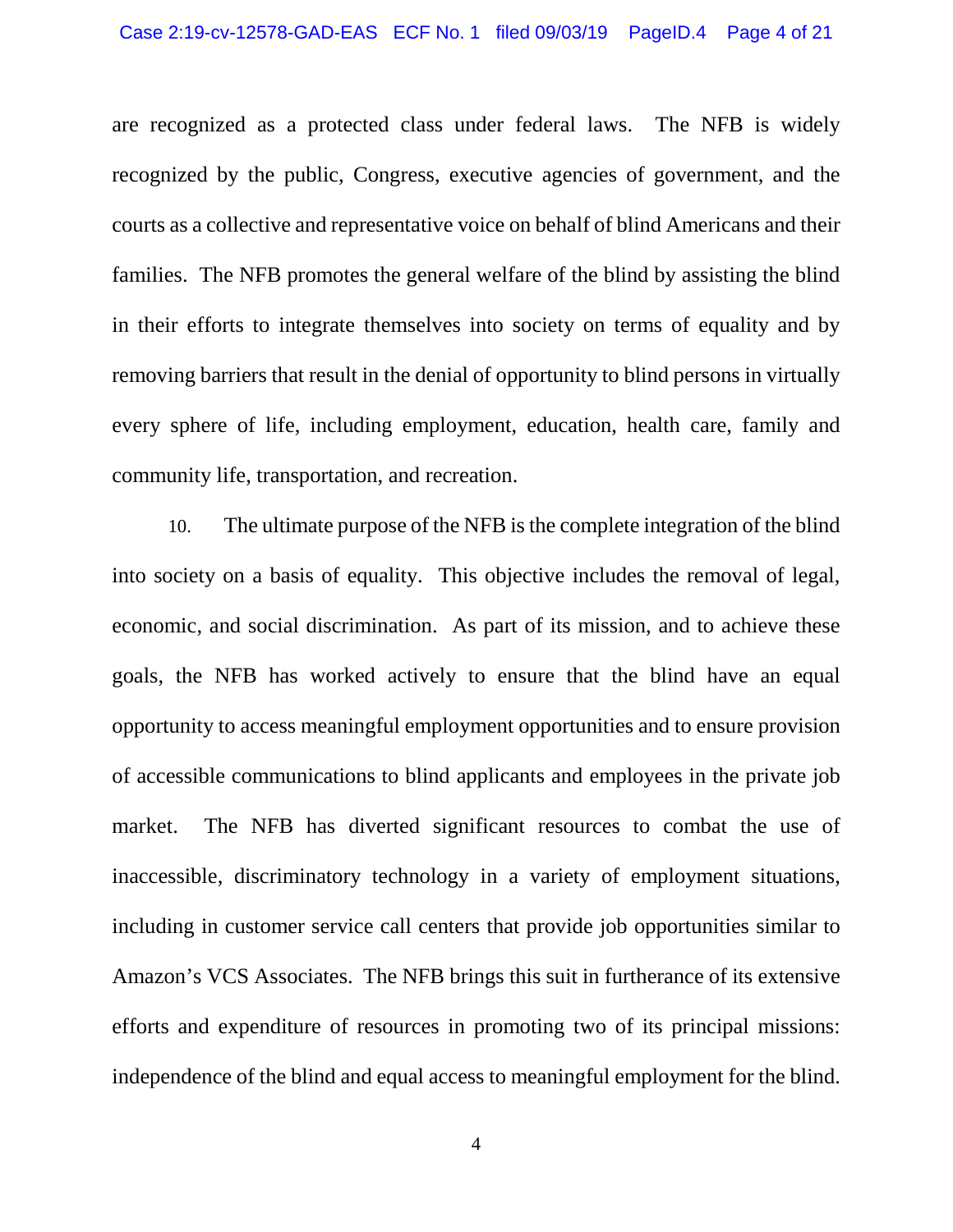under Title I of the ADA, 42 U.S.C. § 12111(5), and Mich. Comp. Laws Ann. § 37.1201(b). Amazon is registered with the Michigan Secretary of State and is doing business in the State of Michigan and in this District. Amazon has advertised 11. Amazon is a multi-billion-dollar international internet retailer that employs over 647,000 employees. Amazon is an "employer" and a "covered entity" for and hired VCS Associates at various times and from various locations across the United States since Ms. Murad applied in April 2017 and, on information and belief, will advertise for and hire VCS Associates in the future.

#### **STATEMENT OF FACTS**

 of information, a place for everyday activities, and a means for conducting business. The Internet has also increasingly become one of the leading venues for individuals to seek out, apply for, and perform jobs. 12. For sighted and blind persons alike, the Internet is a significant source

 devices and/or personal computers by using keyboard controls and screen access software. provided refreshable braille display and allows screen navigation without the use of 13. The blind access online information and applications from mobile Such access software includes screen reading software and screen magnification software. Screen reading software vocalizes textual information presented visually on a computer screen or displays that information on a user-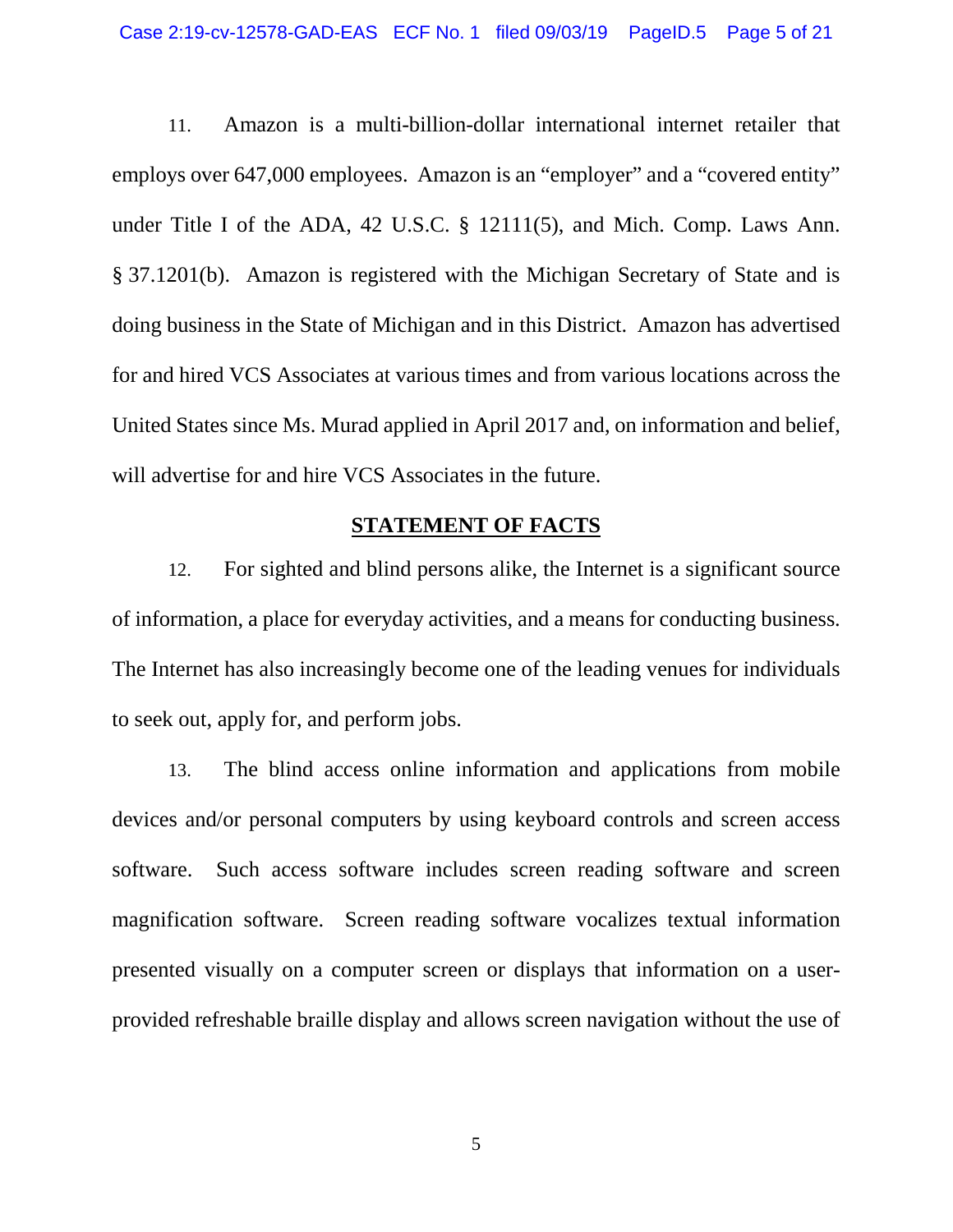#### Case 2:19-cv-12578-GAD-EAS ECF No. 1 filed 09/03/19 PageID.6 Page 6 of 21

a mouse. Screen magnification software magnifies visual information on a computer or mobile device screen.

 14. Screen access software provides the only method by which blind persons can independently access the Internet and associated software. When websites and applications are not designed to allow for use with screen access software, blind persons are unable to access the information, products, and services offered through the Internet.

 vessel growth in the light sensitive part of the retina of premature infants. She has been totally blind since birth. Ms. Murad's ROP is an impairment that substantially limits the major life activity of seeing. 15. Ms. Murad is legally blind and a member of the NFB. She has retinopathy of prematurity ("ROP"), an eye disorder caused by abnormal blood

16. Ms. Murad, with or without reasonable accommodations, meets the essential requirements to be an Amazon VCS Associate, including having a high school diploma.

 the Internet from her personal computer using screen reading technology. 17. Like many blind and visually impaired persons, Ms. Murad accesses

18. Several screen reading software programs are available to blind users of computers using Windows and Apple operating systems. For Apple users, like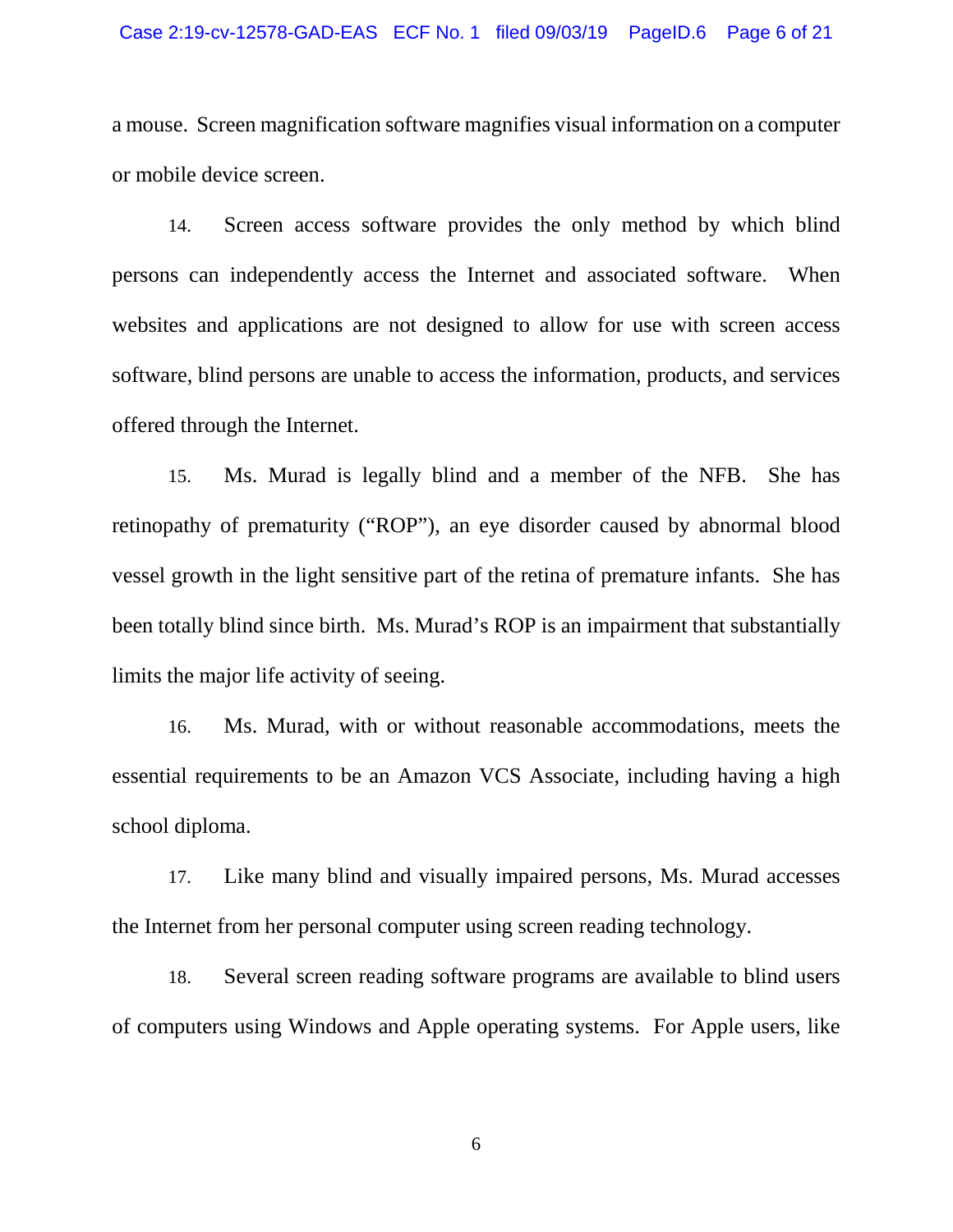Ms. Murad, the predominant screen reading software is VoiceOver, which is included in the Apple operating system.

 software developers must follow recognized coding standards so that the software visually transmitted to a sighted user to blind users through the screen reading technology. 19. To ensure that software is accessible with screen reading technology, can properly interact with keyboard commands and convey information that is

20. Well-established guidelines exist for making internet applications and software accessible to blind users. In 1999, the W3C Web Accessibility Initiative, which is comprised of individual, nonprofit, and corporate representatives with expertise in technology, adopted the first version (1.0) of the Web Content Accessibility Guidelines ("WCAG"). This version was later updated to WCAG 2.0 in 2008 and to WCAG 2.1 in 2018.

 21. Amazon is a multi-billion-dollar company. In the first quarter of 2019 Internet retailer and currently employs more than 647,000 people worldwide.<br>22. In April 2017, Amazon announced plans to hire 5,000 VCS Associates it earned approximately \$59.7 billion in revenue. Amazon is the world's largest

In April 2017, Amazon announced plans to hire 5,000 VCS Associates throughout the United States. Amazon posted an ad on its application website, amazon.jobs, which as available nationally and open to applicants in the United States, including Michigan.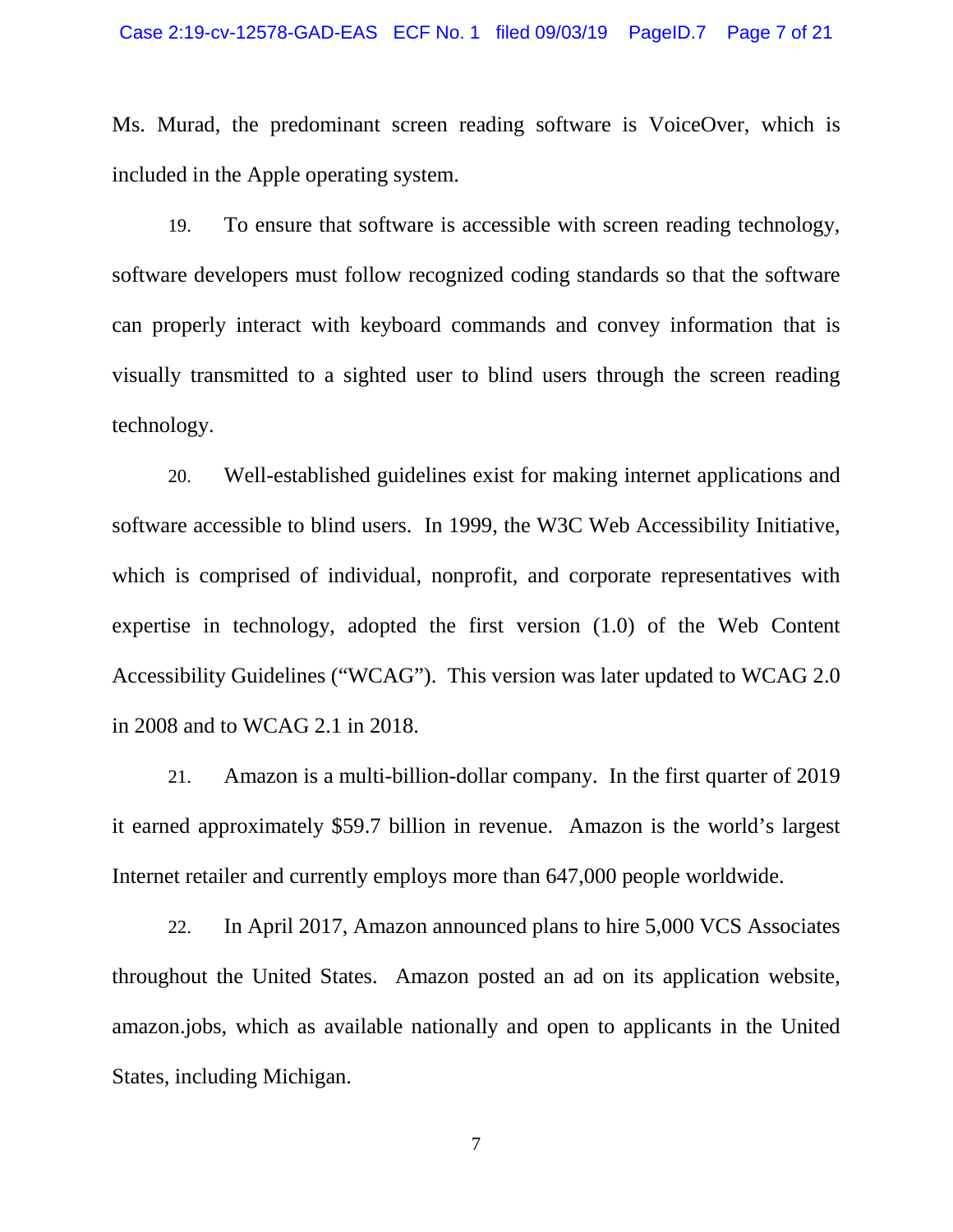#### Case 2:19-cv-12578-GAD-EAS ECF No. 1 filed 09/03/19 PageID.8 Page 8 of 21

Amazon's customers. 23. VCS Associates work remotely and provide real-time assistance to

 customer calls about a wide variety of topics and must interface with multiple information while communicating with a customer in real time." 24. According to Amazon's job description, VCS Associates "take screens and databases while simultaneously interfacing with customers." A VCS Associate may be required "to toggle between screens, reading and digesting

 An applicant must then utilize the CSC platform throughout the application process and, upon being hired, to interface with customers. 25. An applicant must apply to become a VCS Associate via amazon.jobs.

 complete an "assessment test." Applicants are expected to complete the assessment 26. As part of the application process, an aspiring VCS Associate must test using Amazon's CSC platform.

 27. On April 7, 2017, Ms. Murad initiated the application process for a VCS Associate position through Amazon's website using the CSC platform from her technology to complete the application. When she attempted to complete the online assessment test, she learned that the assessment test portion of CSC was not home computer in Howell, Michigan. She used VoiceOver screen reading compatible with screen reading software.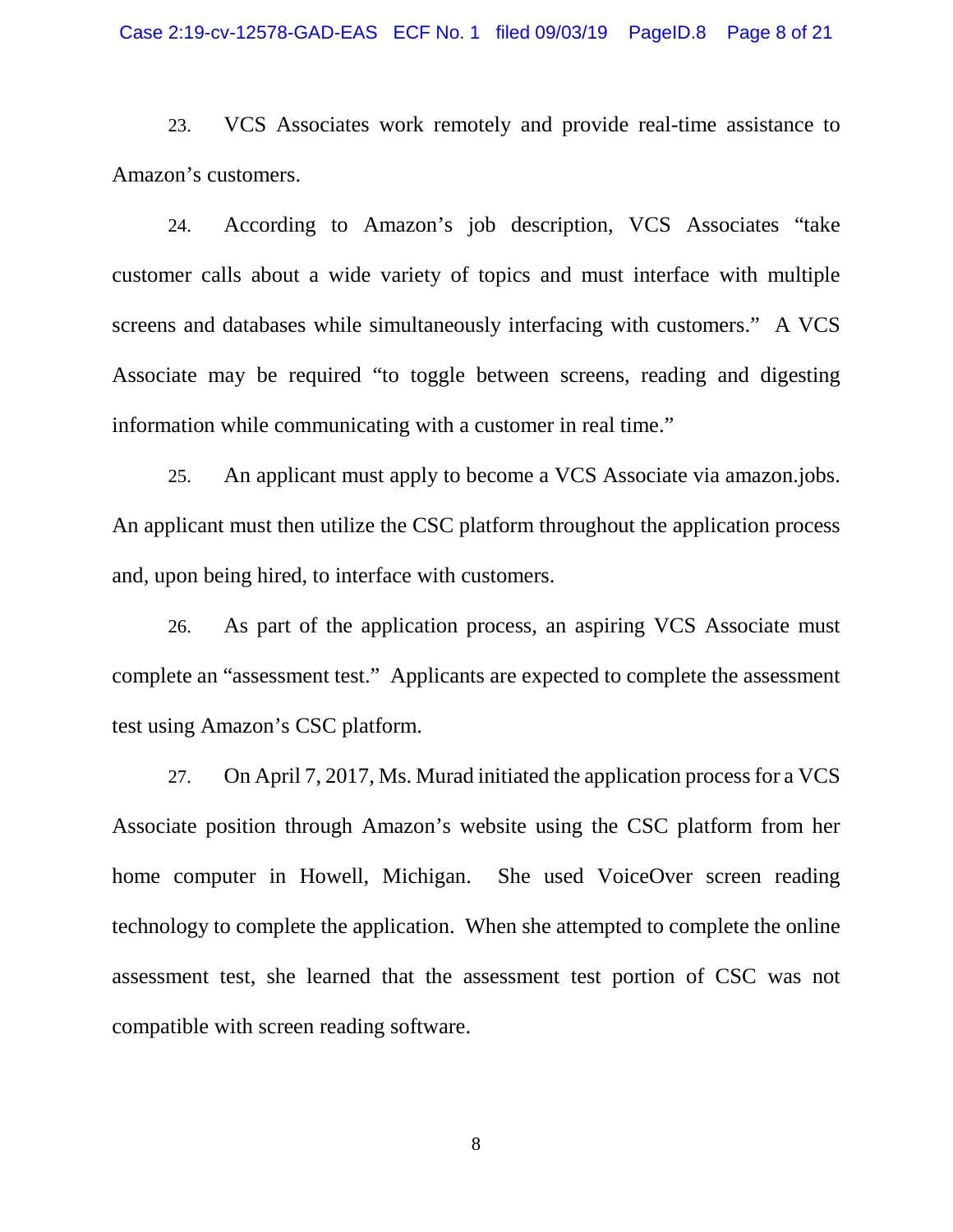apply. 28. Because the assessment test was inaccessible, Ms. Murad, as well as any other blind person wishing to apply to become a VCS Associate, was unable to

accessing the assessment test portion of the application. 29. Ms. Murad contacted Amazon via e-mail to request assistance with

30. On April 9, 2017, in response to her inquiry, Ms. Murad received an email from Mohammed Imbran C., a member of Amazon's Staffing Team, which stated, in pertinent part and without alteration:

I'm sorry to hear that you're blind and you've applied for the work from home position. However, the assessment portion of the application is not accessible and using a Mac with voice over screen reading software.

I'm sorry to say that you've to complete the application process on your own we're unable to help you regards in this matter.

I suggest you to apply for any other Amazon positions that is appropriate for you to work and I really appreciate your interest in Amazon.

 platform. Ms. Murad sought a reasonable accommodation and engaged in the interactive process, but Amazon did not make the CSC platform accessible or 31. Ms. Murad sought additional guidance from Amazon as to what alternative accommodations were available to provide her equal access to the CSC provide her with an accommodation.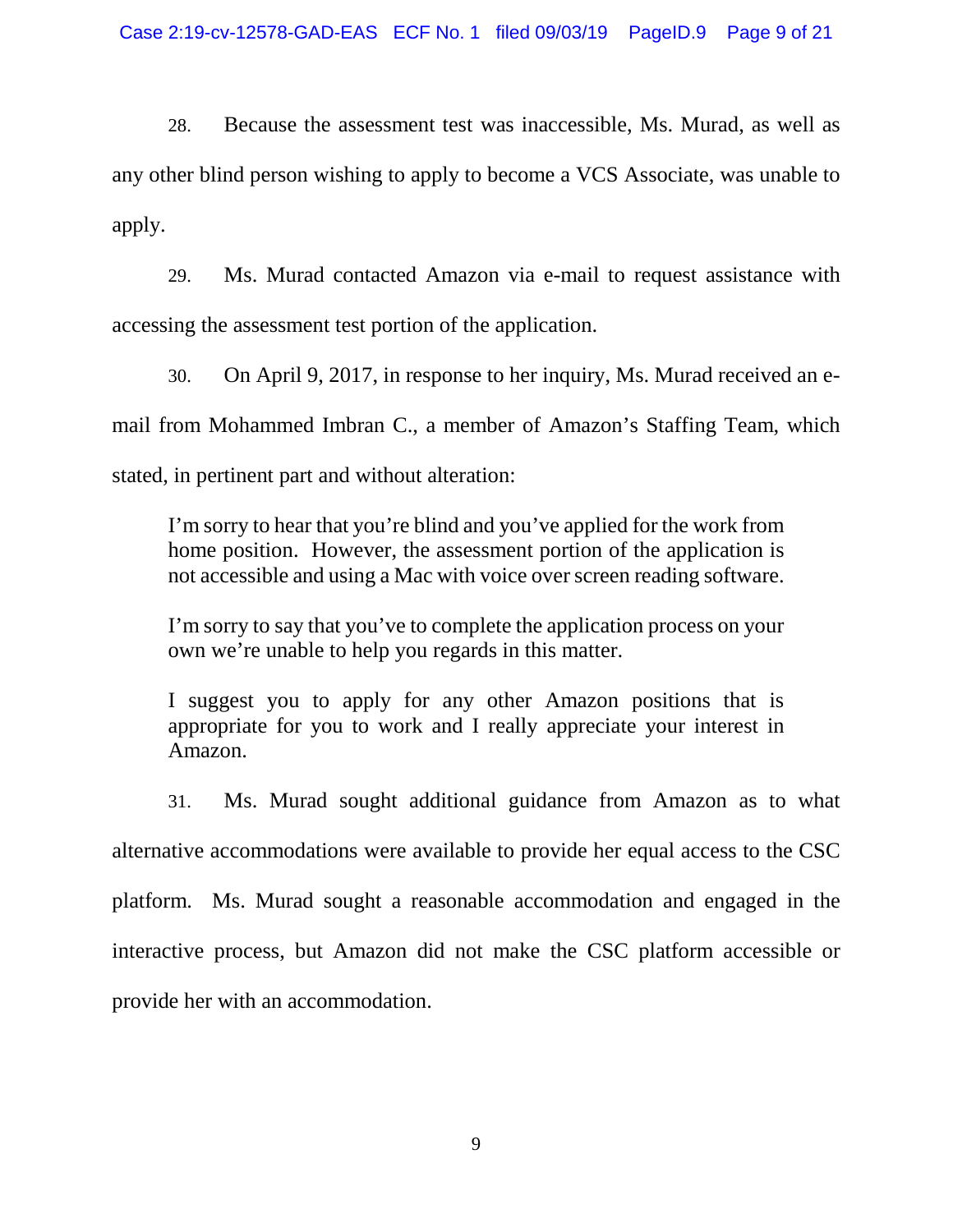32. On information and belief, Amazon not only uses the CSC platform for the VCS Associate application process, but also as a job tool for VCS Associates to perform their jobs.

 33. On information and belief, Amazon's CSC platform remains inaccessible.

34. On February 21, 2018, Ms. Murad filed a charge of disability discrimination with the U.S. Equal Employment Opportunity Commission ("EEOC").

 35. Ms. Murad alleged that Amazon had failed to engage in the interactive process and refused to provide her with a reasonable accommodation to allow her to apply for Amazon's VCS Associate position; denied her equal treatment and an standards, criteria, and other methods of administration that have the effect of individuals. Moreover, Ms. Murad alleged that "I and other persons with the same or similar disability are denied reasonable accommodations and hiring because of our disabilities . . . ." equal opportunity to apply for a VCS Associate position by utilizing discriminatory discrimination on the basis of disability; and continued to discriminate by failing to modify the CSC platform to make the assessment test and job tool accessible to blind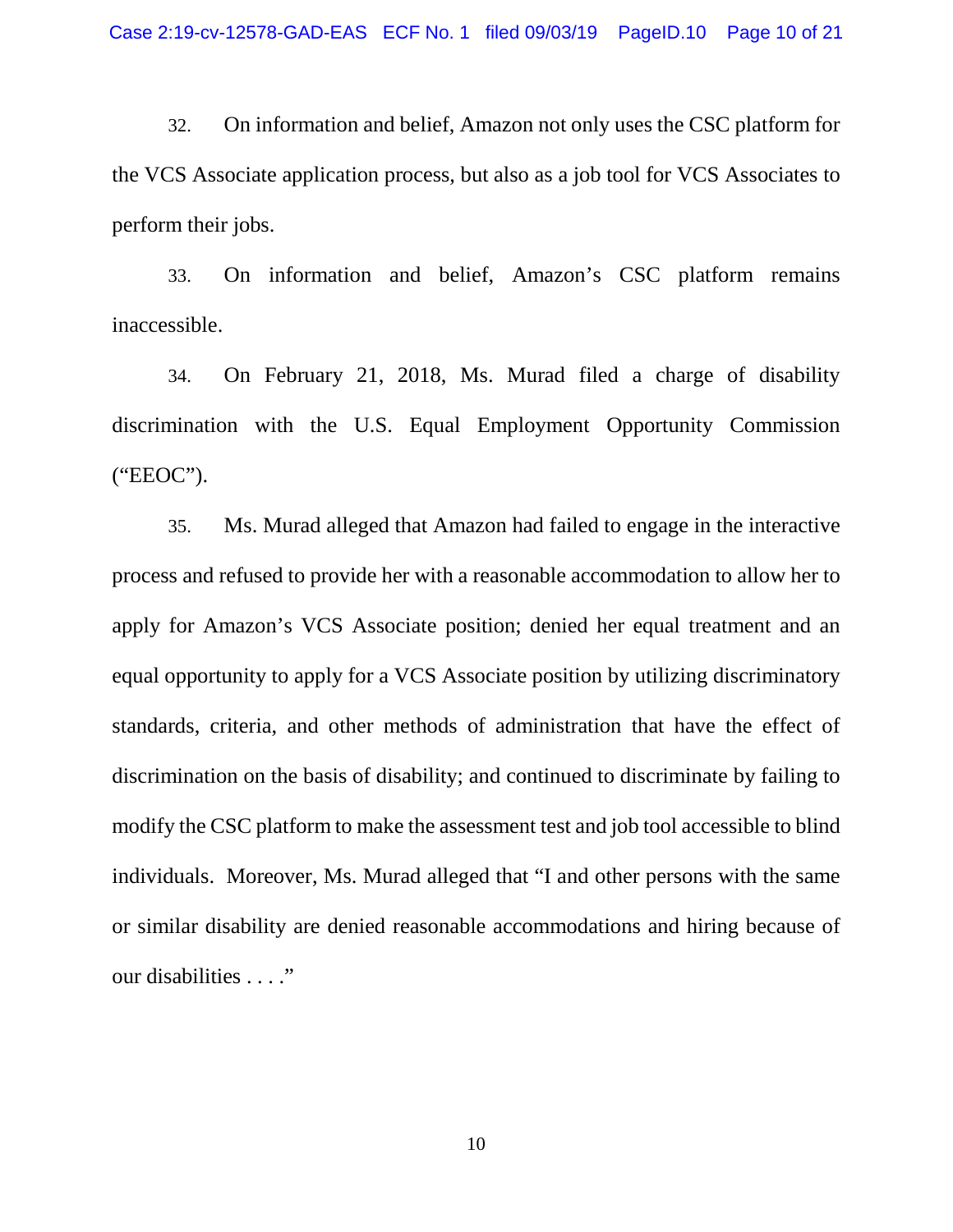prior to the filing of this Complaint. 36. On June 24, 2019, the EEOC issued a Notice of Right to Sue to Ms. Murad. As a result, Ms. Murad has exhausted available administrative remedies

37. Many of the NFB's members across the country and in Michigan are seeking employment and would be interested in virtual positions with [Amazon.com.](https://Amazon.com) For example, Ms. Sabrina Simmons of Michigan, who is a blind member of the NFB, attempted to apply for a virtual Principal Product Manager position in June 2019, and was unable to complete the application process using screen reading software.

 38. Because the ultimate purpose of the NFB is the complete integration of the blind into society on a basis of equality, Amazon's use of discriminatory methods competitive jobs in the marketplace frustrates the NFB's organizational mission. By that categorically deny blind individuals the opportunity to apply for and perform utilizing inaccessible technology, Amazon has created barriers to employment that exclude blind individuals from being fully integrated into equal employment opportunities based on their disability.

 could have been directed to other programs and activities. The NFB has used funds to protest Amazon's use of inaccessible technology relating to its Kindle e-reader. 39. Amazon's use of inaccessible technology has required the NFB to divert its resources to address Amazon's discriminatory practices that otherwise After identifying Amazon's use of inaccessible technology for its customers in the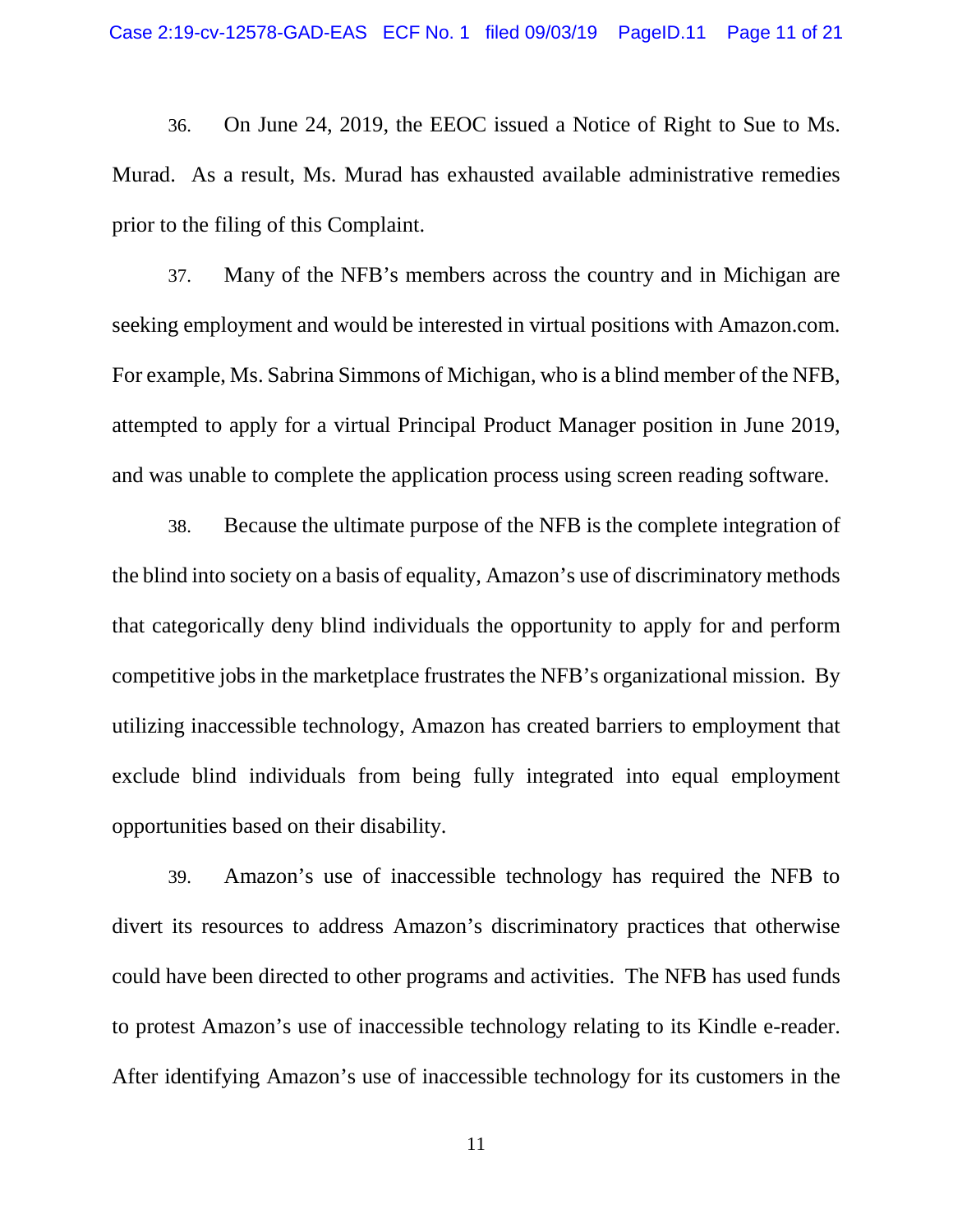Amazon for accessibility issues. Before filing this lawsuit, the NFB investigated Ms. Murad's claims and diverted resources from other projects by attempting to Complaint. The NFB, through counsel, wrote to Amazon to inform it of its use of past, the NFB has used its resources to monitor and test other technology created by work collaboratively with Amazon to remedy the problems outlined in this the inaccessible CSC platform that prevented NFB members from applying for the VCS Associate position and to offer the NFB's experience working with large technology companies to implement accessible software.

40. In spite of those efforts, Amazon has failed to provide Ms. Murad, and other blind individuals, with an accessible format to apply for and perform the VCS Associate position.

41. As a direct and proximate result of Amazon's continuing discrimination on the basis of disability, Ms. Murad has suffered actual damages, lost wages and benefits, mental anguish and emotional distress, loss of enjoyment of life, and other non-pecuniary losses.

42. Ms. Murad and other NFB members are qualified individuals with a disability protected by the ADA, *see* 42 U.S.C. §§ 12102, 12111(8); they are persons with disabilities within the meaning of the ADA in that they have impairments that substantially limit the major life activity of seeing.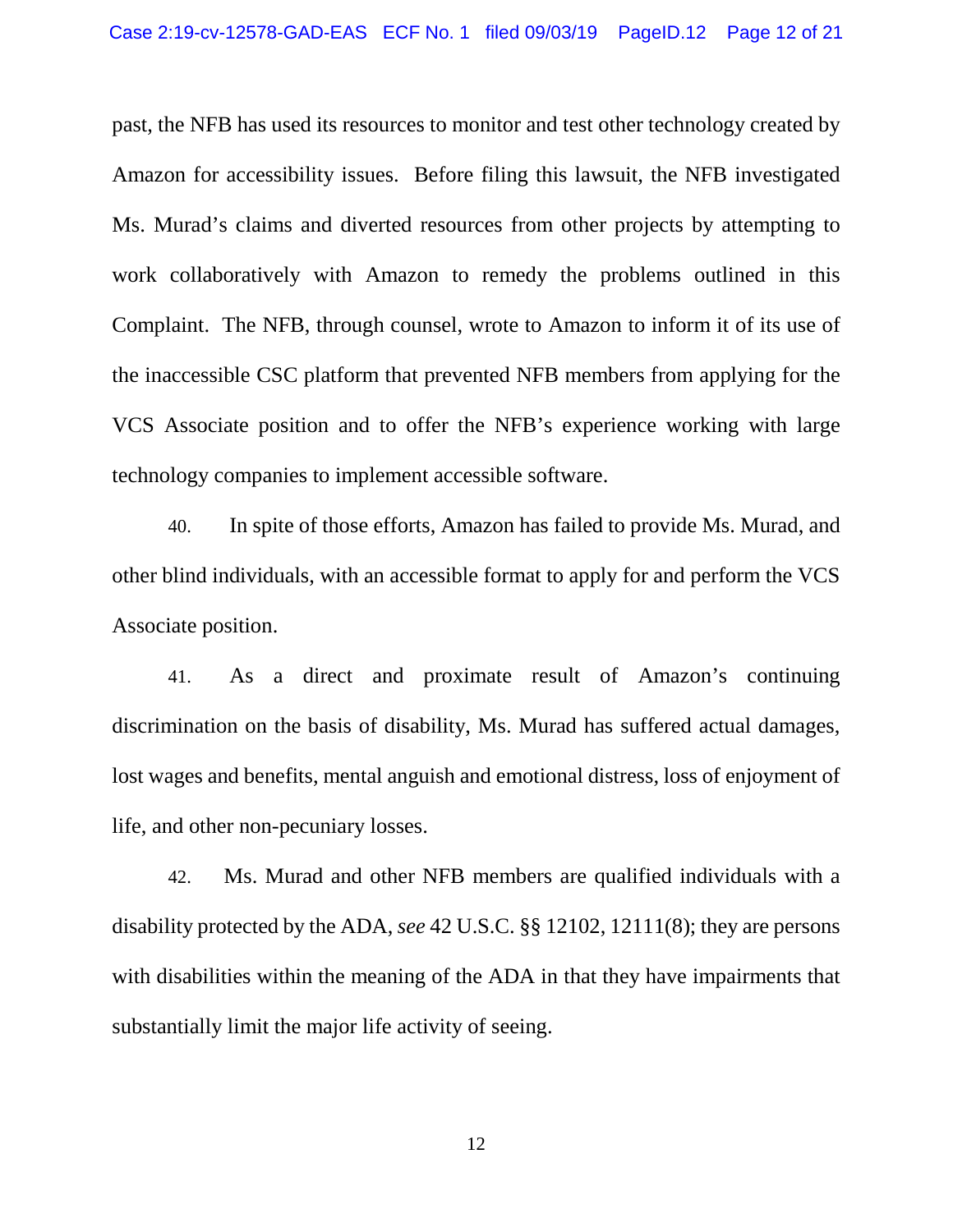43. Ms. Murad and other NFB members are also individuals who, with or without reasonable accommodations, meet the essential eligibility requirements to become an Amazon VCS Associate.

 Amazon's discriminatory actions, as set forth herein. 44. The NFB and its members have been and continue to be harmed by

45. Amazon is an employer and covered entity that directly develops, procures, maintains, and uses inaccessible computer programs and online applications and platforms.

 disabilities constitutes an ongoing and continuous violation of the ADA and its 46. Amazon's failure to meet its obligations to provide blind individuals with employment opportunities equal to those provided to individuals without supporting regulations. Unless restrained from doing so, Amazon will continue to violate the ADA. Unless enjoined, Amazon's conduct will continue to inflict injuries for which Plaintiffs have no adequate remedy at law.

47. Unless the requested relief is granted, Ms. Murad and other blind NFB members will continue to be discriminated against and denied equal access to the VCS employment opportunities of Amazon.

 accommodations to Ms. Murad, in refusing to allow Ms. Murad to complete her 48. Amazon acted intentionally in designing, implementing, and requiring use of the inaccessible assessment and CSC system, in failing to provide reasonable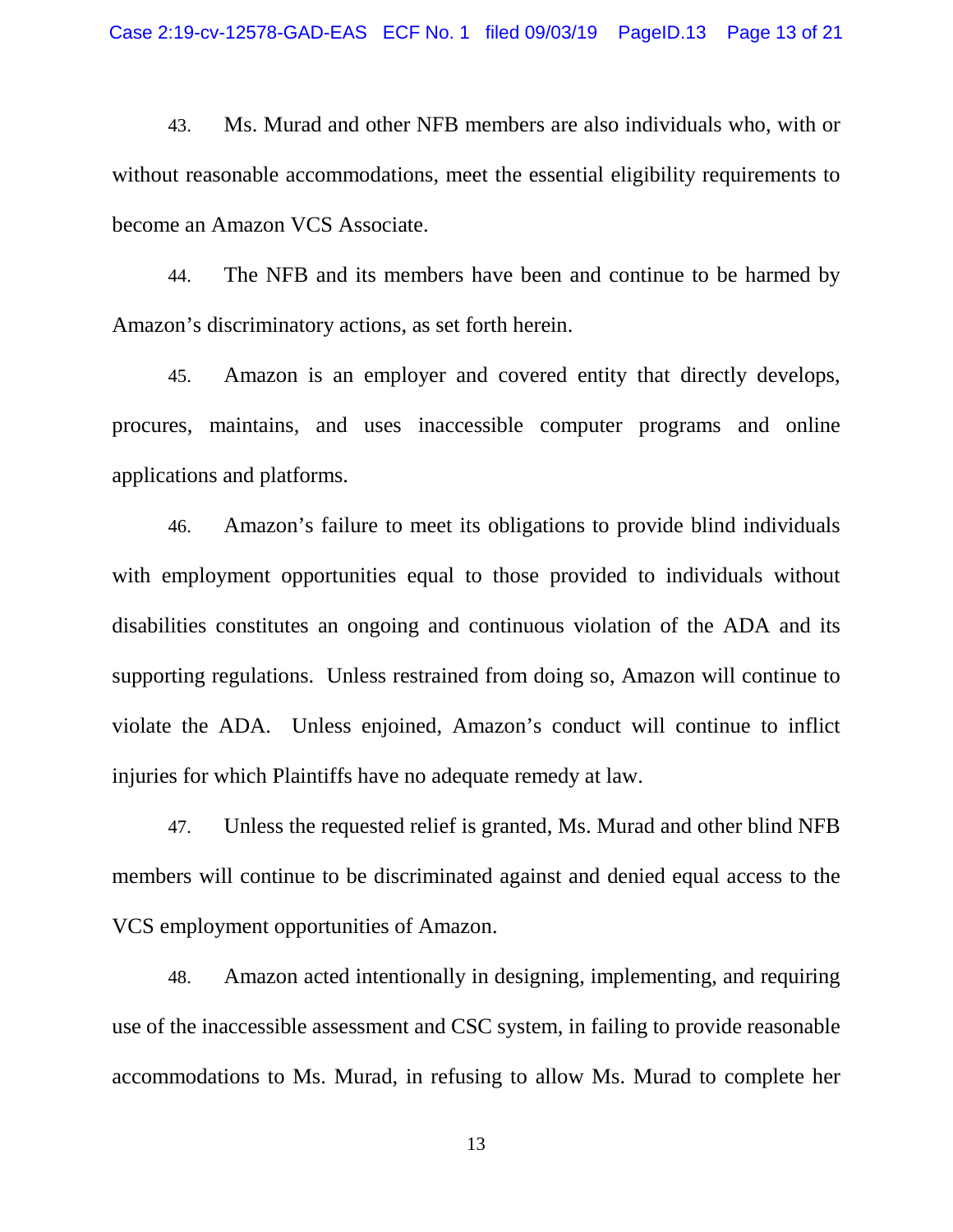application and assessment for the VCS Associate position for which she applied, and in refusing to hire Ms. Murad.

 to do so. For example, Amazon advertises that its Kindle e-reader is accessible, as is the Kindle IOS app, its Fire TV system, and its Fire Tablet. Similarly, Amazon's and implement accessible technology, including software that is compatible with 49. Amazon has created accessible products in the past and is aware of how mobile shopping app is optimized for screen readers. Thus, Amazon is able to design screen reading technology, but it intentionally did not do so with respect to its CSC technology.

### **CAUSES OF ACTION**

### **VIOLATIONS OF TITLE I OF THE ADA**

### **COUNT I (on behalf of Maryann Murad and the NFB) Amazon Uses Discriminatory Qualification Standards, Tests, and Other Selection Criteria.**

 50. Plaintiffs incorporate the allegations in the preceding paragraphs, as if alleged herein.

 51. Title I of the ADA prohibits covered entities from using "qualification on the basis of disability, unless the standard, test, or other selection criteria, as used standards, employment tests or other selection criteria that screen out or tend to screen out an individual with a disability or a class of individuals with disabilities, by the covered entity, is shown to be job related for the position in question and is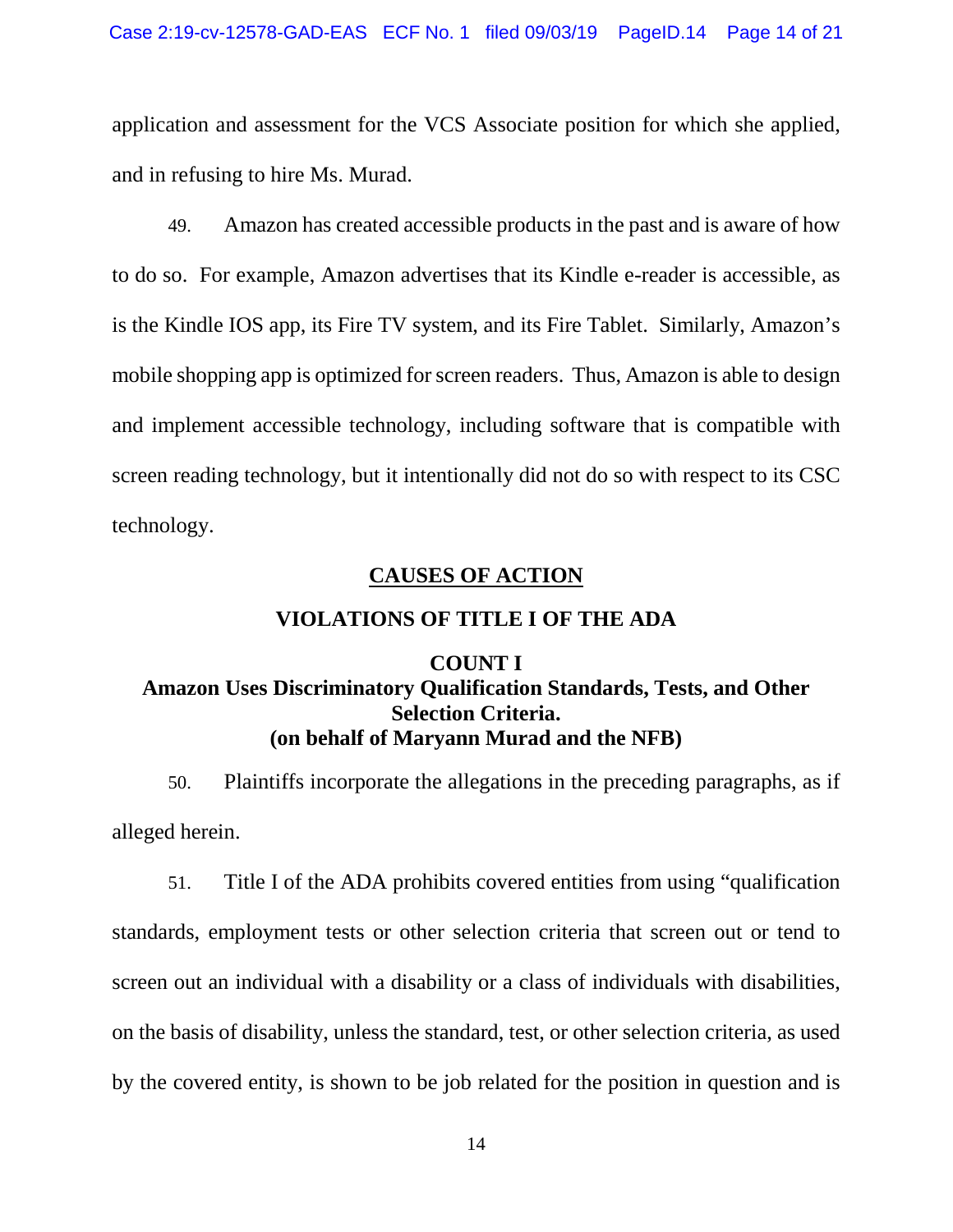consistent with business necessity." 29 C.F.R. § 1630.10; *see also* 42 U.S.C. § 12112(b)(6).

 52. Title I requires covered entities to "select and administer tests sensory, manual or speaking skills, the test results accurately reflect the skills, concerning employment *in the most effective manner* to ensure that, when a test is administered to a job applicant or employee who has a disability that impairs aptitude, or whatever other factor of the applicant or employee that the test purports to measure, rather than reflecting the impaired sensory, manual, or speaking skills of such employee or applicant (except where such skills are the factors that the test purports to measure)." 29 C.F.R. § 1630.11 (emphasis added); *see also* 42 U.S.C.  $§ 12112(b)(7).$ 

 disability . . . ." 29 C.F.R. § 1630.7(a); *see also* 42 U.S.C. § 12112(b)(3). 53. Title I also prohibits covered entities from using standards, criteria, and other methods of administration "which are not job-related and consistent with business necessity, and: (a) That have the effect of discriminating on the basis of

 screen out blind individuals, including Ms. Murad and NFB's blind members, from becoming VCS Associates, fails to ensure that the VCS assessment test accurately 54. Amazon's use of the inaccessible CSC platform screens out or tends to reflects the factors the test purports to measure in the most effective manner, and has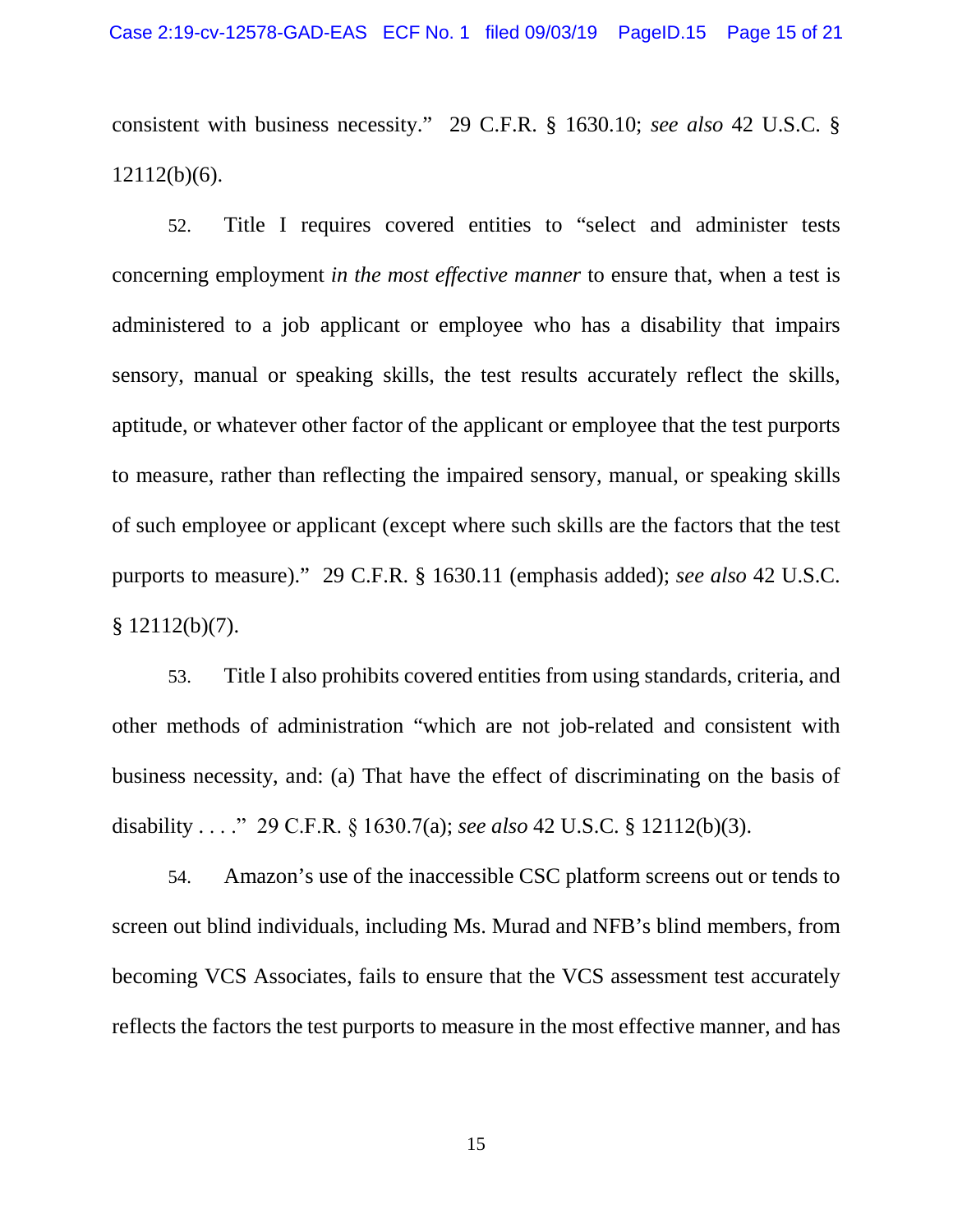the effect of discriminating against blind applicants and blind VCS Associates without business necessity.

55. Amazon's discrimination is ongoing, as the assessment test and job tool functions of the CSC platform remain inaccessible.

#### **COUNT II**

# **Amazon Failed to Provide Plaintiff Murad with Reasonable Accommodations. (on behalf of Maryann Murad)**

 56. Plaintiffs incorporate the allegations in the preceding paragraphs, as if alleged herein.

 57. Title I of the ADA makes it "unlawful for a covered entity not to make operation of its business." 29 C.F.R. § 1630.9(a). In addition, "[I]t is unlawful for reasonable accommodation to such individual's physical or mental impairments."<br>29 C.F.R. § 1630.9(b). reasonable accommodation to the known physical or mental limitations of an otherwise qualified applicant . . . with a disability, unless such covered entity can demonstrate that the accommodation would impose an undue hardship on the a covered entity to deny employment opportunities to an otherwise qualified job applicant . . . with a disability based on the need of such covered entity to make

 58. Ms. Murad requested a reasonable accommodation to be able to take the assessment test to apply for an Amazon VCS Associate position.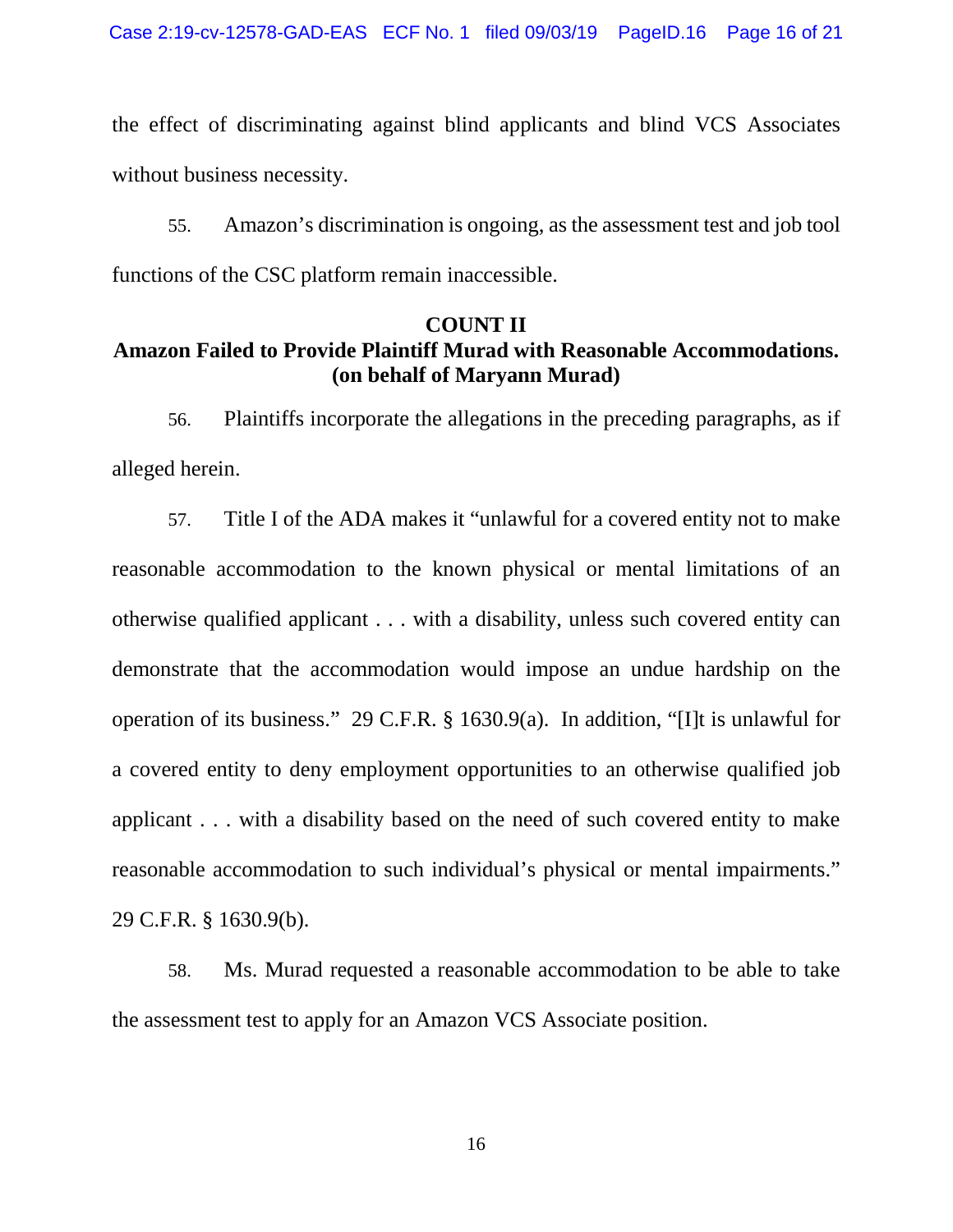59. Amazon did not provide a reasonable accommodation to allow Ms. Murad to take the assessment test in an accessible format and refused to hire Ms. Murad for the VCS Associate position.

 to Ms. Murad and other qualified blind individuals. 60. Providing an accessible assessment and accessible CSC platform is a reasonable accommodation. On information and belief, other accommodations would also be reasonable means to make Amazon VCS Associate positions available

 accommodation that would allow her an equal opportunity to apply for and perform 61. Because Amazon failed to provide Ms. Murad with a reasonable a VCS Associate position as other sighted applicants, Amazon has engaged in disability discrimination under Title I of the ADA.  $42 \text{ U.S.C.}$  §  $12112(a) \& (b)(5)$ .

### **MICHIGAN PERSONS WITH DISABILITIES CIVIL RIGHTS ACT** ("PWDCRA") **VIOLATION OF THE**

#### **COUNT III**

## **(on behalf of Maryann Murad and the NFB) Amazon Denies Ms. Murad and NFB Members the Opportunity to Obtain Employment.**

 62. Plaintiffs incorporate the allegations in the preceding paragraphs, as if alleged herein.

 63. Ms. Murad is a person with a disability as defined under Mich. Comp. Laws. Ann. § 37.1103(d) & (h).  $17$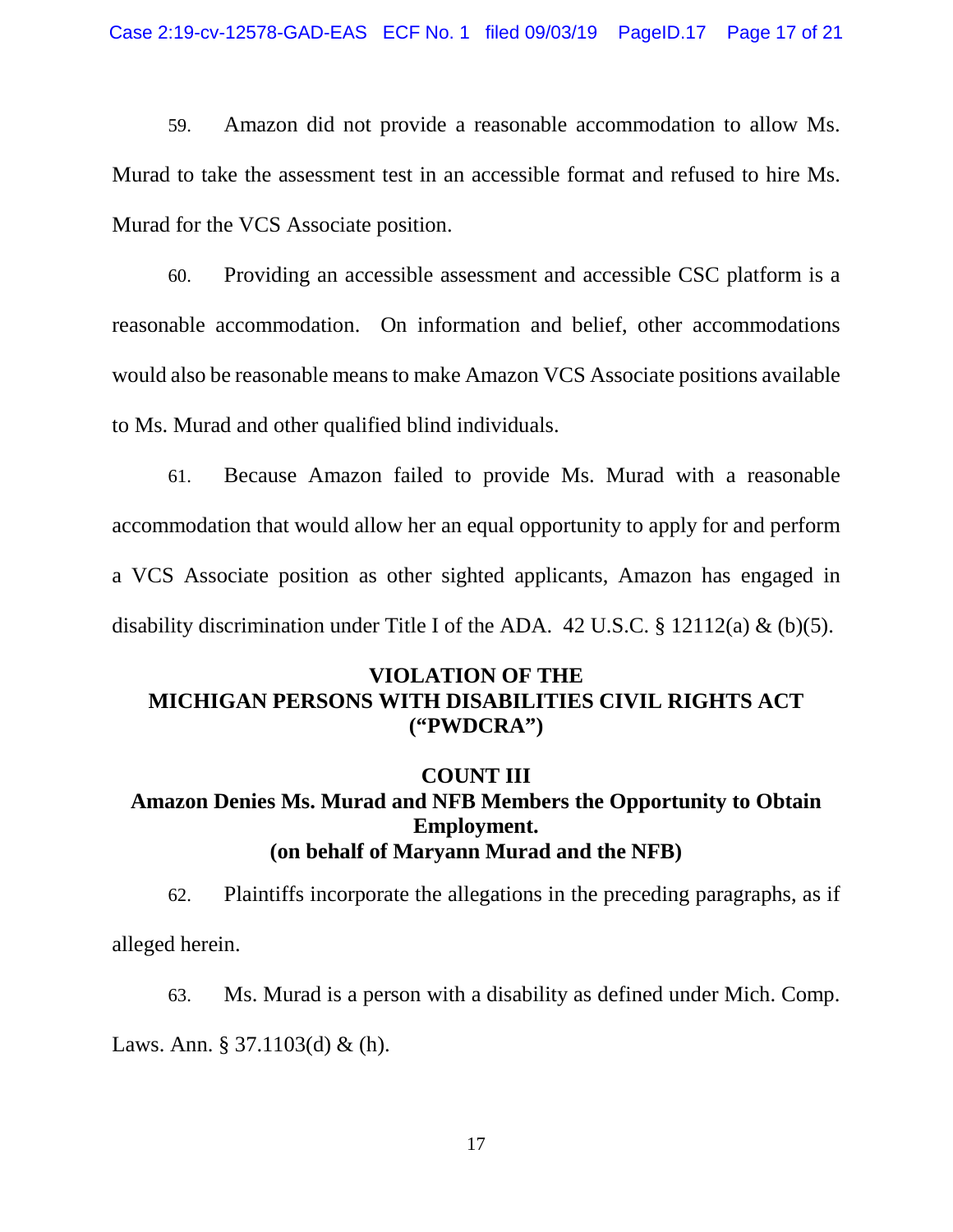64. The NFB's blind members in Michigan are persons with disabilities as defined under Mich. Comp. Laws Ann.  $\S 37.1103(d) \& (h)$ .

 the PWDCRA. Mich. Comp. Laws. Ann. § 37.1201(b). 65. Amazon is an employer subject to the nondiscrimination provisions of

 66. The PWDCRA recognizes that "[t]he opportunity to obtain act and is a civil right." Mich. Comp. Laws Ann. § 37.1102(1). employment . . . without discrimination because of a disability is guaranteed by this

 67. Ms. Murad's disability (blindness) is unrelated to her ability to perform blind members in Michigan also are unrelated to their ability to perform the duties the duties required of an Amazon VCS Associate. The disabilities of the NFB's required of an Amazon VCS Associate.

 68. By developing, procuring, maintaining, and using technology and online applications that are not compatible with screen readers and therefore not accessible to blind individuals, Amazon has discriminated against Ms. Murad and other blind NFB members in hiring and employment based on their disability and denied them equal employment opportunities afforded to sighted applicants.

 as unqualified for its VCS Associate position based on their disability, and its subsequent failure to hire Ms. Murad on the basis of her disability, constitute violations of PWDCRA. Mich. Comp. Laws Ann. § 37.1202(a) & (c).<br>18 69. Amazon's classification of Ms. Murad and other blind NFB members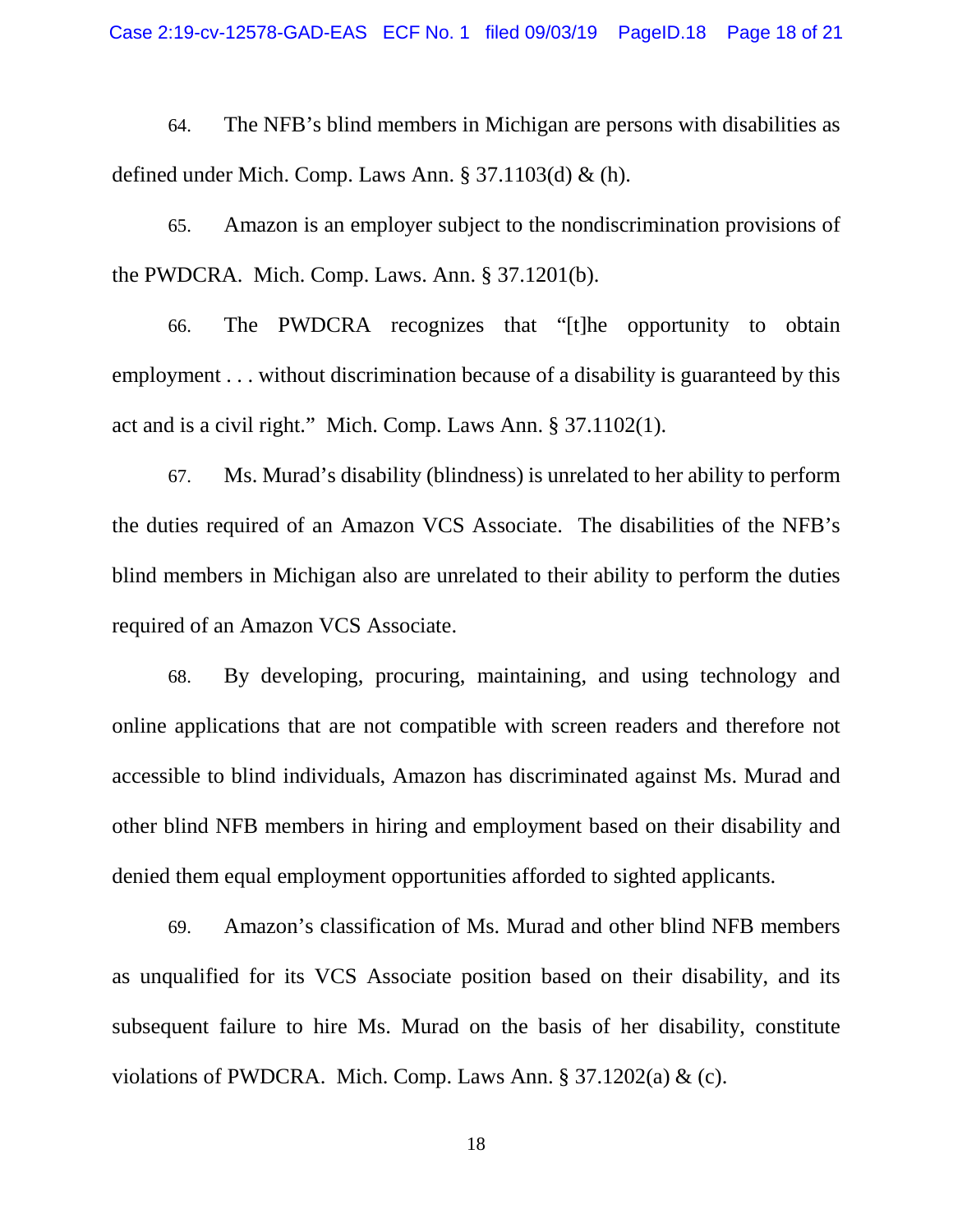that expresses a preference, limitation, or specification based on the disability of a prospective employee for reasons contrary to the provisions or purposes of the PWDCRA. Mich. Comp. Laws Ann. § 37.1206(c). 70. Amazon's inaccessible application process is also a form of application

 71. Further, the PWDCRA prohibits an employer from failing or refusing Ann. 37.1202(f). Because Amazon has failed to take adequate action to adopt and to hire an individual "when adaptive devices or aids may be utilized thereby enabling that individual to perform the specific requirements of the job." Mich. Comp. Laws implement accessibility requirements for its technology that would enable Ms. Murad and other blind individuals to use Amazon's CSC platform, Amazon has engaged in unlawful employment practices prohibited by the PWDCRA.

#### **RELIEF SOUGHT**

WHEREFORE, Plaintiffs Maryann Murad and the NFB respectfully request the judgment of the Court against Defendant [Amazon.com,](https://Amazon.com) Inc., as follows:

 of the ADA, by failing to provide an accessible method to apply, be assessed for, procurement, maintenance, and use of the inaccessible CSC platform; A. Find and declare that Defendant has discriminated against Ms. Murad and other blind NFB members on the basis of their disability, in violation of Title I and perform the VCS Associate position due to Defendant's development,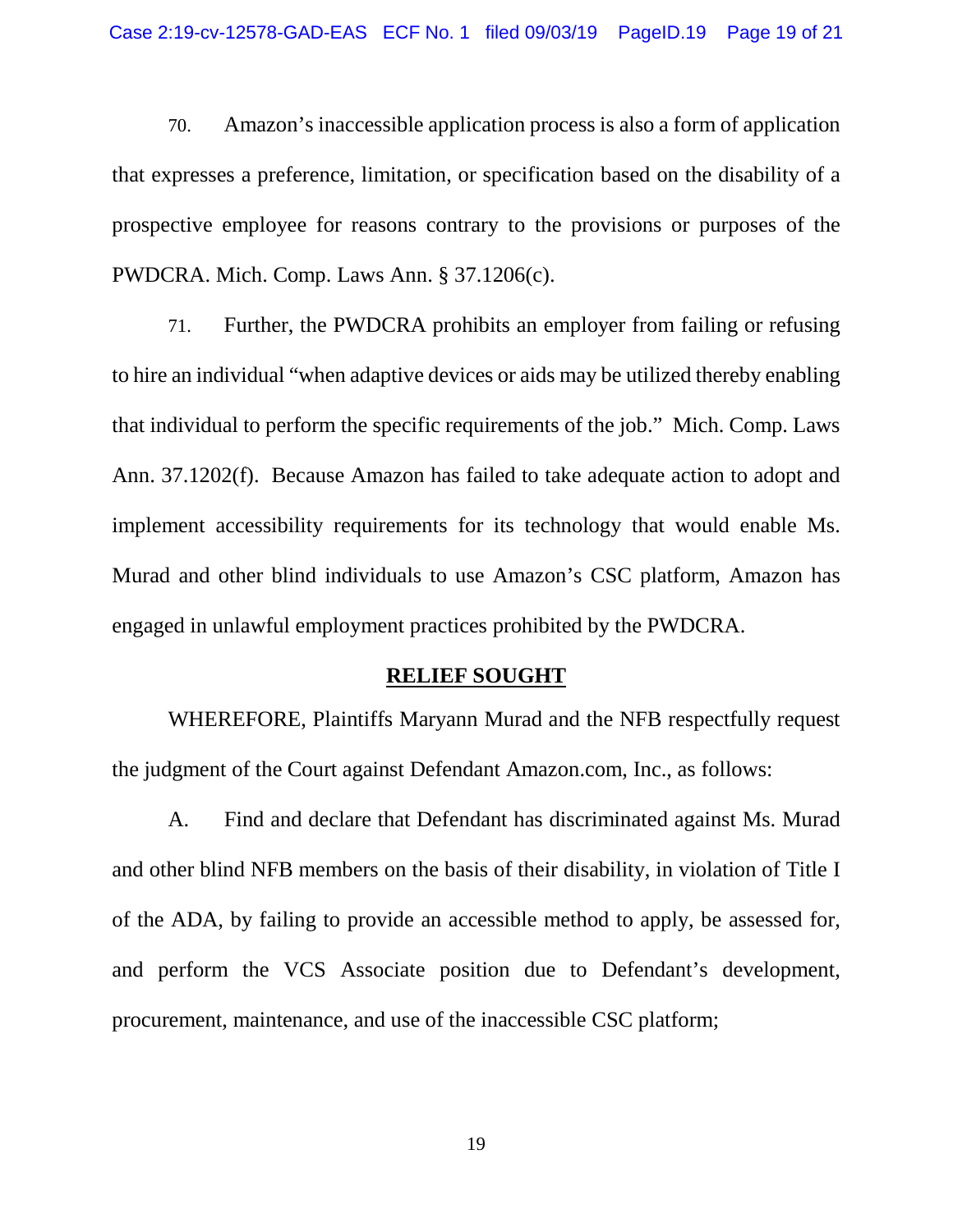and other blind NFB members in Michigan on the basis of their disability, in violation of the PWDCRA, by failing to provide an accessible method to apply, be assessed for, and perform the VCS Associate position due to Defendant's B. Find and declare that Defendant has discriminated against Ms. Murad development, procurement, maintenance, and use of the inaccessible CSC platform;

 C. Find and declare that Defendant, by failing or refusing to hire Plaintiff Ms. Murad for a VCS Associate position because of her disability, violated Title I of the ADA and the PWDCRA;

 Associate position in violation of Title I of the ADA and the PWDCRA; D. Find and declare that Defendant failed to provide a reasonable accommodation to Ms. Murad to complete the application and assessment for a VCS

 E. Order Defendant to modify its CSC platform to make it fully accessible, or, in the alternative, order that Defendant procure an accessible replacement for the CSC platform;

 F. Order Defendant to offer Ms. Murad a full time virtual or work-at-home to satisfactorily perform the essential functions of the position; position, to waive any inaccessible assessment or application process for such position, and to provide reasonable accommodations sufficient to allow Ms. Murad

G. Award Ms. Murad back pay and front pay;

H. Award Plaintiffs compensatory damages;